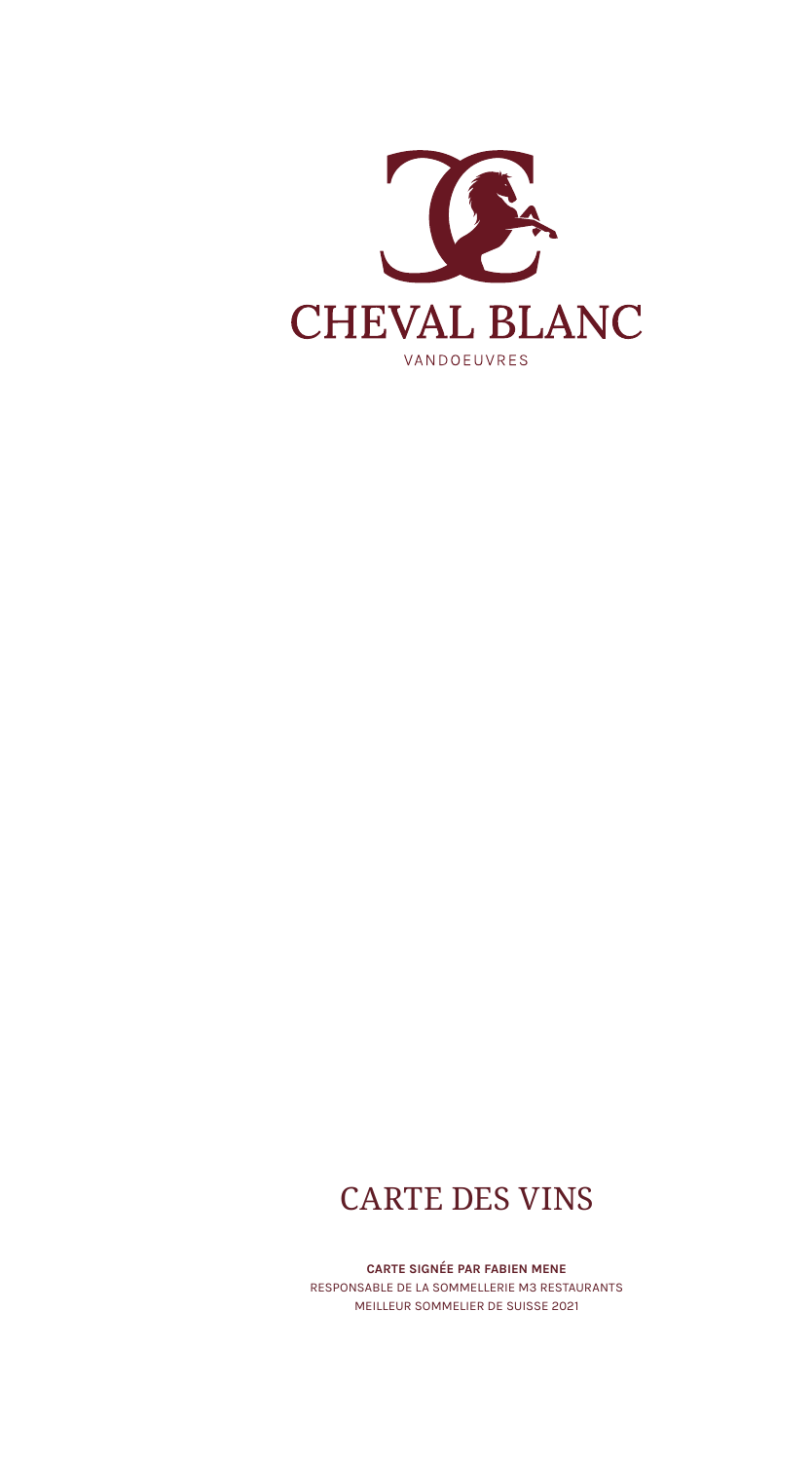Vins ouverts

# EFFERVESCENTS

| CHAMPAGNE DELAMOTTE BRUT                               | $21 -$ |
|--------------------------------------------------------|--------|
| CHAMPAGNE TAITTINGER BRUT ROSÉ                         | $25 -$ |
| PROSECCO SUPERIORE - COLLI DI VALDOBIADENNE DOC - JAYA | - 10   |

### BLANCS

| 2020 | <b>PINOT BLANC RESERVE</b>                 |        |
|------|--------------------------------------------|--------|
|      | DOMAINE DE LA VIGNE BLANCHE - COLOGNY      | $10 -$ |
| 2012 | SOAVE CLASSICO - PIEROPAN - VENETO         | $9 -$  |
| 2012 | VERDICCHIO CASTELLI DI JEISI RISERVA -     |        |
|      | <b>CANTICO DELLA FIGURA - MARCHES</b>      | $12 -$ |
| 2017 | SAINT-ROMAIN - DOMAINE PAVELOT - BOURGOGNE | $14 -$ |

#### ROUGES

| 2019 | MERLOT ELEONORE - DOMAINE DE LA VIGNE BLANCHE - COLOGNY               | $11. -$ |
|------|-----------------------------------------------------------------------|---------|
|      | 2020 GAMAY NOIR - DOMAINE GRAND COUR' - J. P PELLEGRIN                | $12 -$  |
| 2017 | LANGHE NEBBIOLO - VAJRA - PIEMONTE                                    | $9 -$   |
| 2017 | PRIMITIVO DI MANDURIA - LU RAPPAIO<br><b>MASCO DEL TACCO - PUGLIA</b> | $10 -$  |

# ROSÉS

| 2020 ETNA ROSATO - TENUTA DELLE TERE NERE - SICILE | $8-$ |
|----------------------------------------------------|------|
| 2021 CÔTES DE PROVENCE - MG - MAISON GUTOWSKI      | $8-$ |

## VINS DOUX

| 2021 | MOSCATO D'ASTI - LA MORANDINA - PIEMONTE   | $9 -$  |
|------|--------------------------------------------|--------|
| 2011 | TOKAJI SZAMORODNI - SAMUEL TINON - HONGRIE | $19 -$ |

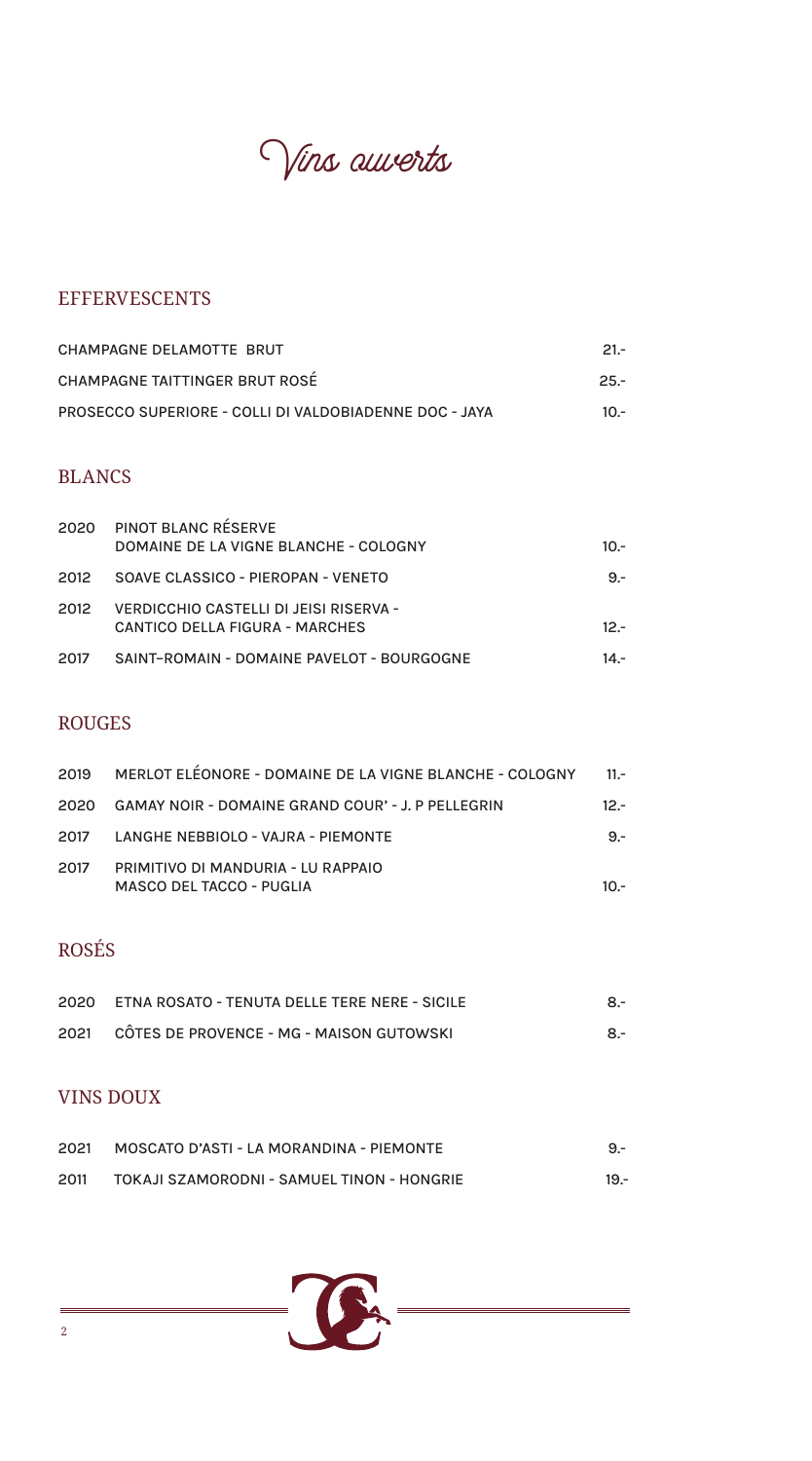Prosecco & Champagnes

# PROSECCO

| PROSECCO SUPERIORE - COLLI DI VALDOBIADENNE DOC - JAYA | - 60 |
|--------------------------------------------------------|------|
|                                                        |      |
|                                                        |      |
|                                                        |      |

# **CHAMPAGNES**

| <b>NM</b> | <b>DELAMOTTE BRUT</b>                          | $105 -$ |
|-----------|------------------------------------------------|---------|
| <b>NM</b> | <b>DEUTZ - BRUT CLASSIC</b>                    | $125 -$ |
| <b>NM</b> | CHAMPAGNE R DE RUINART                         | $170 -$ |
| <b>NM</b> | <b>CHAMPAGNE RUINART BLANC DE BLANCS</b>       | $250 -$ |
| <b>NM</b> | <b>CHAMPAGNE KRUG GRANDE CUVÉE</b>             | $465 -$ |
| <b>NM</b> | CHAMPAGNE LAURENT PERRIER GRAND SIÈCLE         | $395 -$ |
|           |                                                |         |
| 2010      | DEUTZ - AMOUR DE DEUTZ BLANC DE BLANCS         | $270 -$ |
| 1998      | TAITTINGER COMTES DE CHAMPAGNE BLANC DE BLANCS | $340 -$ |
| 2006      | <b>CHAMPAGNE DOM PÉRIGNON</b>                  | $425 -$ |
| 2005      | <b>CHAMPAGNE CRISTAL DE ROEDERER</b>           | $550 -$ |
|           |                                                |         |
| <b>NM</b> | <b>CHAMPAGNE TAITTINGER ROSÉ</b>               | $125 -$ |
| <b>NM</b> | <b>CHAMPAGNE DEUTZ ROSÉ</b>                    | $145 -$ |
| <b>NM</b> | CHAMPAGNE BILLECART SALMON ROSÉ                | $185 -$ |
| 2009      | DEUTZ - AMOUR DE DEUTZ ROSÉ                    | $290 -$ |
| 2005      | <b>CHAMPAGNE DOM PÉRIGNON ROSÉ</b>             | 680.-   |

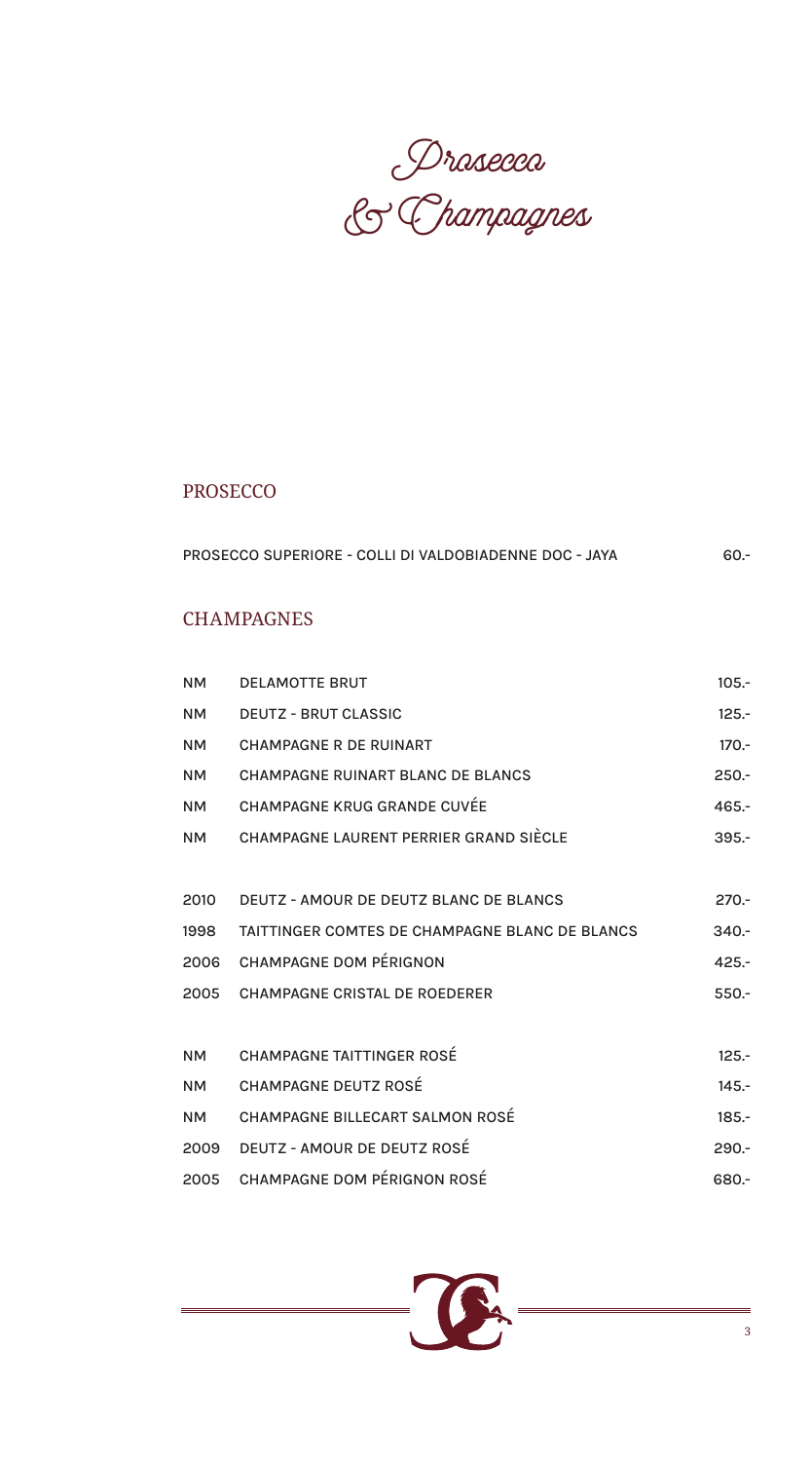Vins blancs Sluisse

# GENÈVE

| 2019 | <b>CHASSELLAS - DOMAINE DES CHARMES</b>                  | $35 -$ |
|------|----------------------------------------------------------|--------|
| 2021 | CHASSELAS - DOMAINE DE BEAUVENT - BERNEX                 | $45 -$ |
| 2018 | CHASSELAS - NATURE - STÉPHANE GROS - DARDAGNY            | $50 -$ |
|      | 2020 ALIGOTÉ - LAURENT VILLARD - ANIÈRES                 | $50 -$ |
|      | 2020 PINOT BLANC - DOMAINE DE LA VIGNE BLANCHE - COLOGNY | $59 -$ |
| 2020 | CHARDONNAY - DOMAINE DE BEAUVENT - BERNEX                | $70 -$ |
| 2021 | ASSEMBLAGE BLANC NON FILTRÉ - DOMAINE PELLEGRIN - PEISSY | $69 -$ |
| 2019 | CHARDONNAY - STÉPHANE GROS - DARDAGNY                    | $85 -$ |
| 2019 | SAUVIGNON BLANC - J.M NOVELLE - SATIGNY                  | $85 -$ |
| 2020 | <b>VIOGNIER - DOMAINE DE BEAUVENT - BERNEX</b>           | $85 -$ |

### VAUD

| 2008 TARTEGNIN - CUVÉE NO7 MONT LE VIEUX - BARON DE LADOUCETTE 55.- |        |
|---------------------------------------------------------------------|--------|
| 2017 DEZALEY GRAND CRU - LA MÉDINETTE - LOUIS BOVARD                | $75 -$ |
| 2018 AIGLE LES MURAILLES - HENRI BADOUX                             | $65 -$ |
| 2017 YVORNE GRAND CRU - DOMAINE DE L'OVAILLE                        | 69 -   |

# VALAIS

|      | 2020 FENDANT - VERONYC ET PHILIP METTAZ - FULLY                          | 70.     |
|------|--------------------------------------------------------------------------|---------|
|      | 2020 PETITE ARVINE DE FULLY - ALÉVANDRE DÉLÉTRAZ - SAILLON               | $95 -$  |
|      | 2020 PETITE ARVINE - LES CLAIVES - VERONYC ET PHILIP METTAZ - FULLY 85.- |         |
| 2020 | PAIEN - VERONYC ET PHILIP METTAZ - FULLY                                 | $85 -$  |
| 2019 | ERMITAGE DE SION - MARIE BERNARD GILLIOZ - GRIMISUAT                     | $115 -$ |

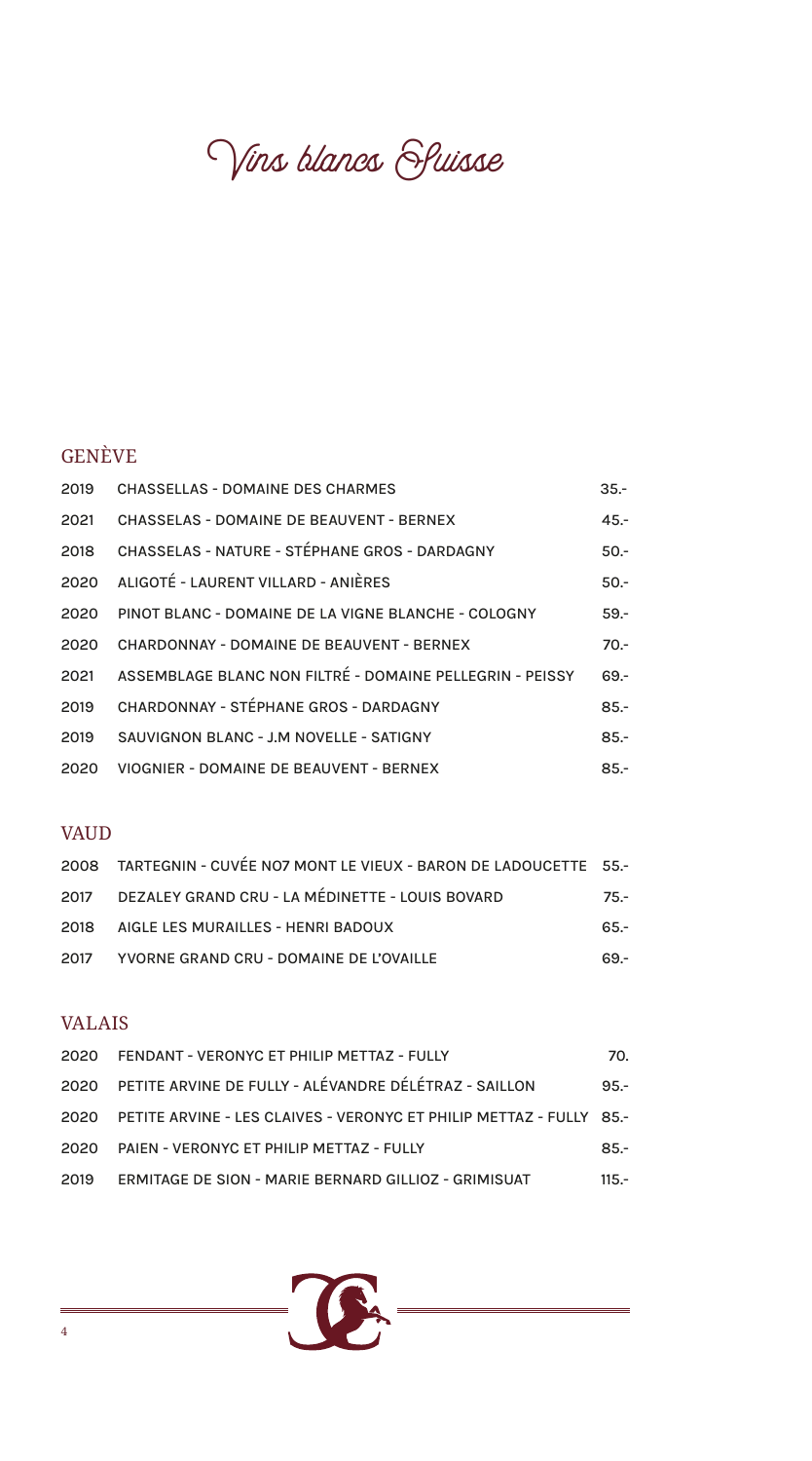Vins rauges Sluisse

# GENÈVE

| 2020 | <b>GAMAY NOIR - DOMAINE GRAND COUR' - J.P PELLEGRIN - PEISSY</b>           | $65 -$  |
|------|----------------------------------------------------------------------------|---------|
| 2020 | GARANOIR - CUVÉE ALBERTINE - DOMAINE DE LA VIGNE BLANCHE<br><b>COLOGNY</b> | $65 -$  |
| 2019 | MERLOT - CUVÉE ELÉONORE - DOMAINE DE LA VIGNE BLANCHE<br><b>COLOGNY</b>    | $69 -$  |
| 2017 | ASSEMBLAGE VELOURS NOIR - DOMAINE DE MIOLAN - CHOULEX                      | $69 -$  |
| 2020 | ASSEMBLAGE NOÉMIE - DAMIEN MERMOUD - LULLY                                 | $75. -$ |
| 2019 | SYRAH 1ER CRU BARRIQUE - DOMAINE DE BEAUVENT - BERNEX                      | $75. -$ |
| 2020 | PINOT NOIR - DOMAINE GRAND COUR' - J.P PELLEGRIN - PEISSY                  | $79 -$  |
| 2020 | <b>GAMARET - DOMAINE GRAND COUR' - J.P PELLEGRIN - PEISSY</b>              | $80 -$  |
| 2019 | MERLOT - STÉPHANE GROS - DARDAGNY                                          | $85 -$  |
| 2018 | CABERNET - J.M NOVELLE - SATIGNY                                           | $110 -$ |
|      |                                                                            |         |

#### VAUD

2020 PLANT ROBERT - CHANTE DE LA TERRE - DOMAINE MERMETUS VINCENT CHOLEX 79.-

#### VALAIS

|      | 2020 HUMAGNE ROUGE - DOMAINE SIMON MAYE - ST PIERRE DE CLAGES 75.- |         |
|------|--------------------------------------------------------------------|---------|
|      | 2016 CORNALIN « ST LÉONARD » MARIE BERNARD GILLIOZ.GRIMISUAT 115.- |         |
| 2019 | SYRAH VIEILLES VIGNES - DOMAINE SIMON MAYE<br>ST PIERRE DE CLAGES  | $135 -$ |

#### GRISONS

| 2019 | PINOT NOIR - SVEN FROLICH - JENINS                | $115 -$ |
|------|---------------------------------------------------|---------|
| 2020 | PINOT NOIR - MARTHA ET DANIEL GANTENBEIN - FLASCH | $325 -$ |
|      |                                                   |         |

#### **TESSIN**

| 2019 | MERLOT DEL TICINO DOC - TERRAFERMA - CHRISTIAN ZUNDEL | $110 -$ |
|------|-------------------------------------------------------|---------|
| 2015 | MALCANTONE MERLOT - CANTINA MONTI                     | -130.   |

#### THURGOVIE

| 2019 | PINOT NOIR NO1 - SCHLOSSGUT BACHTOBEL |  |
|------|---------------------------------------|--|
|      |                                       |  |

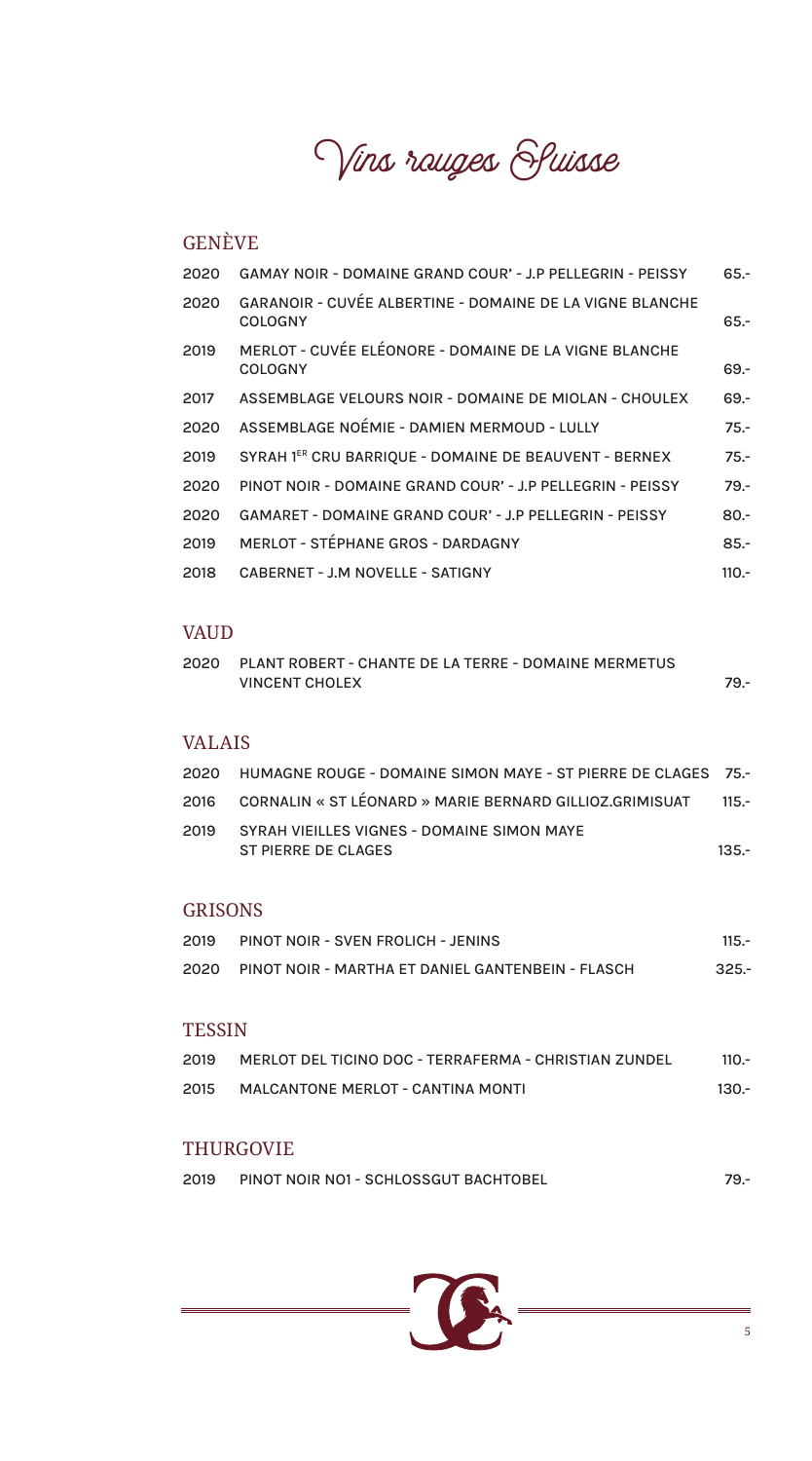Vins blancs Stalie

| <b>PIEMONT</b>   |                                                               |          |
|------------------|---------------------------------------------------------------|----------|
| 2018             | LANGHE RIESLING - CA' DEL BAIO                                | $55 -$   |
|                  | 2019 LANGHE CHARDONNAY SERMINE - CA' DEL BAIO                 | $55. -$  |
|                  | <b>TRENTIN HAUT ADIGE</b>                                     |          |
| 2019             | PINOT GRIGIO - DOMAINE LAGEDER                                | $50 -$   |
|                  | 2018 PINOT GRIGIO - CANTINA COLTERENZIO                       | $65 -$   |
| <b>FRIOUL</b>    |                                                               |          |
|                  | 2018 SAUVIGNON BLANC COLLIO - DOMAINE LIVON                   | $65 -$   |
| <b>VENETIE</b>   |                                                               |          |
|                  | 2019 SOAVE CLASSICO - PIEROPAN                                | $75. -$  |
| <b>TOSCANE</b>   |                                                               |          |
| 2015             | IGT TOSCANA PRINCIPESSA CHARDONNAY - PAOLO CONTERNO           | $105. -$ |
|                  | 2018 PALISTORTI DI VALGIANO - TENUTA DI VALGIANO              | $85 -$   |
|                  | <b>LES ABRUZZES</b>                                           |          |
| 2015             | PECORINO D'ABRUZZO - AZIENDA AGRICOLA EMIDIO PEPE             | $150 -$  |
| 2010             | TREBBIANO D'ABRUZZO - AZIENDA AGRICOLA EMIDIO PEPE            | $225 -$  |
|                  | <b>COSTA D'AMALFI</b>                                         |          |
| 2016             | FALANGHINA - PER EVA - TENUTA SAN FRANCESCO                   | $75. -$  |
| 2014             | FIORDUVA - MARISA CUOMO                                       | $165 -$  |
| <b>LA SICILE</b> |                                                               |          |
| 2018             | GRILLO « 4 FILARI » - CASE ALTE                               | 75.      |
| 2018             | CATARATTO « 12 FILARI » - CASE ALTE                           | 75.-     |
| 2018             | <b>ETNA BIANCO - LE VIGNE NICHE - TENUTA DELLE TERRE NERE</b> | $95 -$   |



 $=$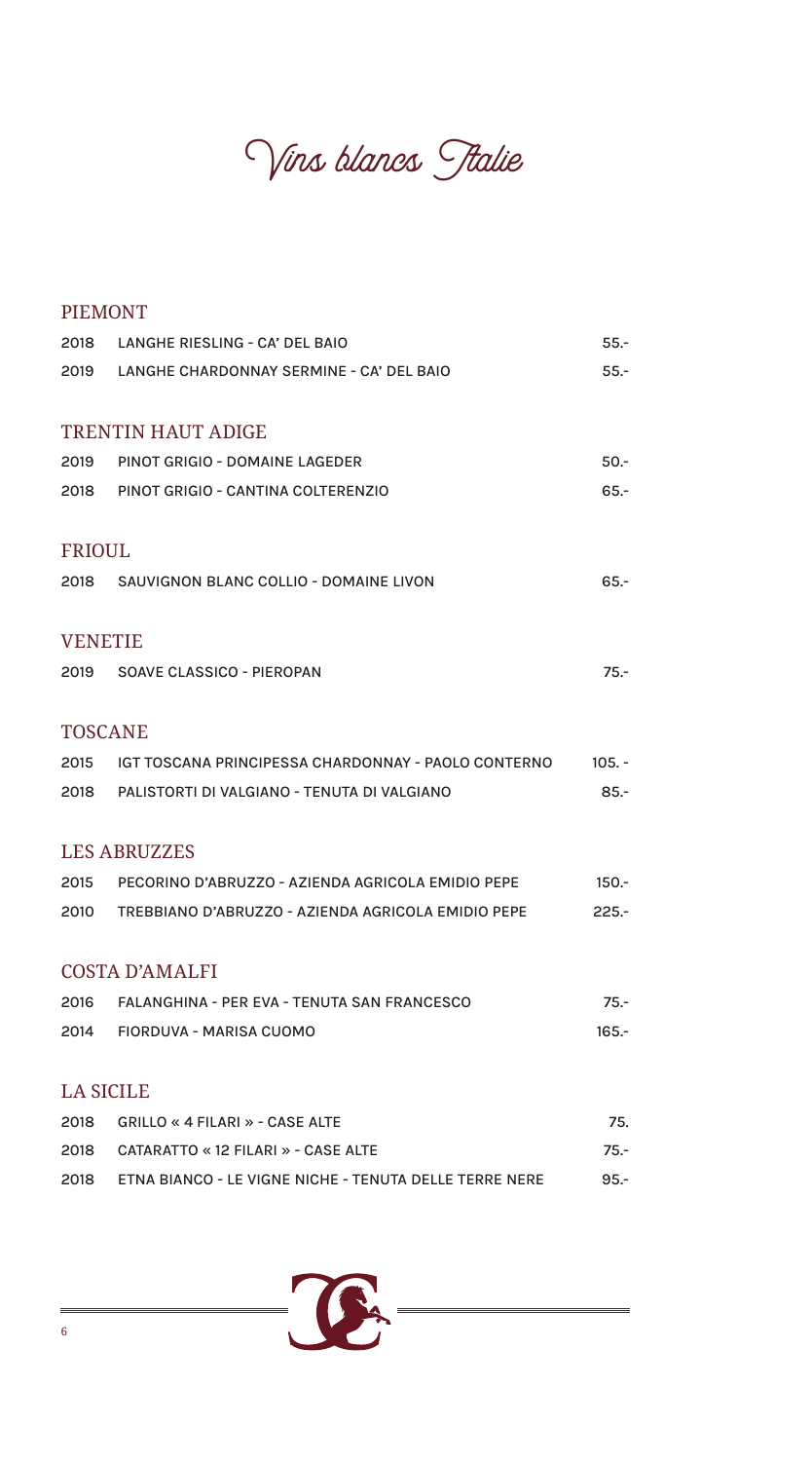Vins rouges Italie

## GATTINARA

| 2016 | RISERVA - ANTONIOLO             | $95 -$  |
|------|---------------------------------|---------|
|      | <b>BARBARESCO</b>               |         |
| 2017 | AUTINBEJ - CA' DEL BAIO         | $70 -$  |
| 2017 | <b>CASCINA PRUNOTTO</b>         | $95 -$  |
| 2016 | <b>CASCINA MORASSINO</b>        | $115.-$ |
| 2016 | SERRABOELLA - FRATELLI CIGLIUTI | $150 -$ |
| 2015 | ASILI RISERVA - CA' DEL BAIO    | $195 -$ |
| 2018 | RABAJA - BRUNO ROCCA            | $230 -$ |
| 2015 | <b>ASILI - BRUNO GIACOSA</b>    | $325 -$ |
| 2013 | ANGELO GAJA                     | $350 -$ |
| 2015 | SORI SAN LORENZO - ANGELO GAJA  | $695 -$ |

#### BAROLO

| 2014 | BRICCO SAN PIETRO - DIEGO MARENGO          | $125 -$ |
|------|--------------------------------------------|---------|
| 2015 | SERRA - GIOVANNI ROSSO - SERRALUNGA D'ALBA | $150 -$ |
| 2017 | BRICCO DELLE VIOLE - VAJRA                 | $150 -$ |
| 2017 | <b>BUSSIA - PUNOTTO</b>                    | $170 -$ |
| 2017 | ARBORINA - ELIO ALTARE                     | $185 -$ |
| 2014 | LE VIGNE - LUCIANO SANDRONE                | $250 -$ |
| 2013 | <b>FALETTO VIGNA LE ROCCHE</b>             | $375 -$ |
| 2014 | <b>BARTOLO MASCARELLO</b>                  | $550 -$ |

# LANGHE

| 2016 | NEBBIOLO D'ALBA - GIANNI GAGLIARDO | 65.-     |
|------|------------------------------------|----------|
| 2017 | NEBBIOLO - VAJRA                   | 70.-     |
|      | 2017 SITO MORESCO - ANGELO GAJA    | $125 -$  |
| 2011 | SORI SAN LORENZO - ANGELO GAJA     | $375. -$ |

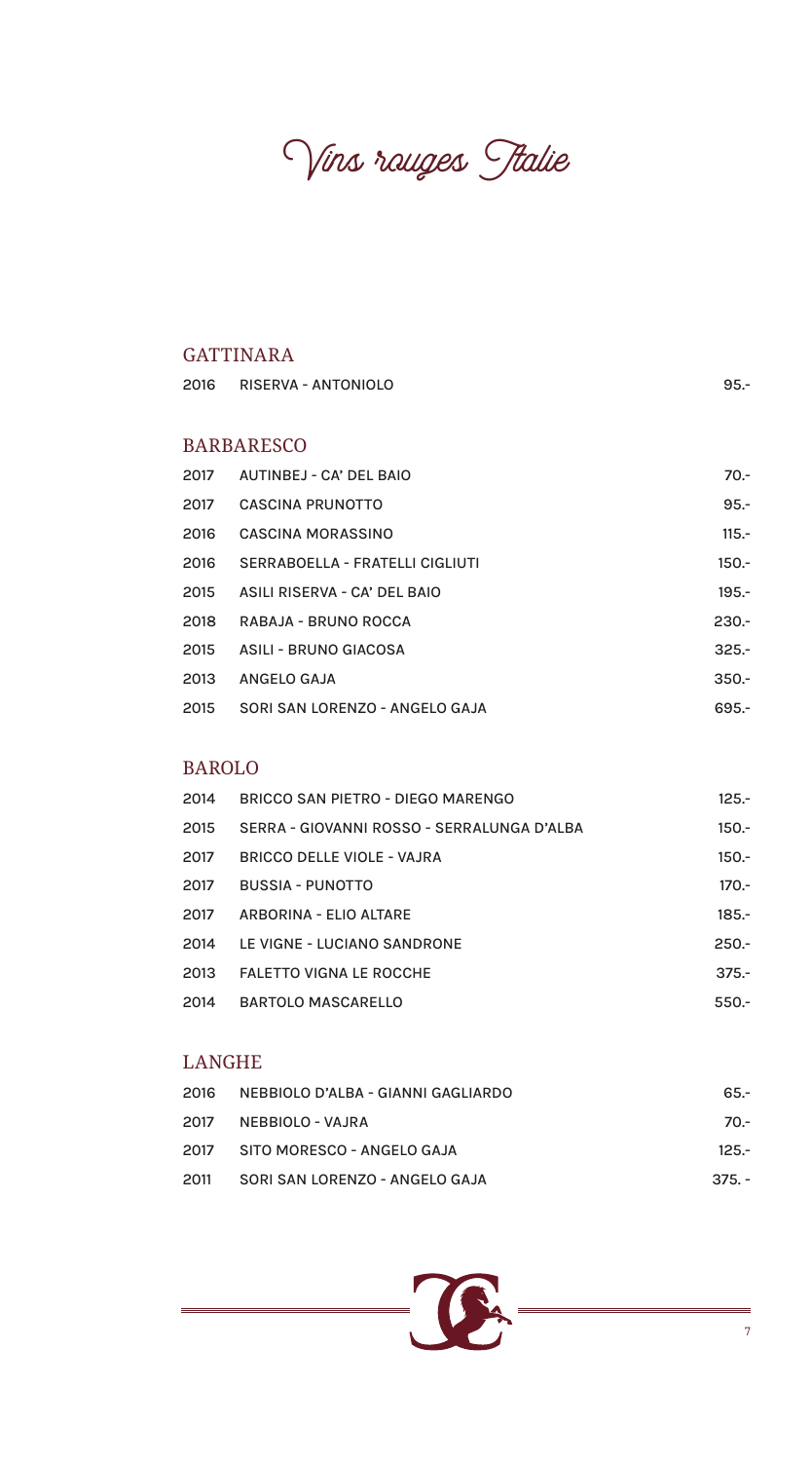Vins rauges Stalie

## PIEMONT

|      | DOCG BARBERA D'ASTI            |         |  |  |
|------|--------------------------------|---------|--|--|
| 2016 | <b>TENUTA GARETTO</b>          | $45 -$  |  |  |
| 2018 | BRICCO DELL'UCCELLONE - BRAIDA | $120 -$ |  |  |
|      | DOC BARBERA D'ALBA             |         |  |  |
| 2018 | PAOLINA - CA' DEL BAIO         | $45 -$  |  |  |
|      | 2020 SUPERIORE - VAJRA         | $75 -$  |  |  |
|      | DOC DOLCETTO D'ALBA            |         |  |  |
| 2017 | MOSESCO - PRUNOTTO             | $55 -$  |  |  |
| 2017 | <b>CASCINA MORASSINO</b>       | $65 -$  |  |  |

#### LOMBARDIE

| DOCG VALTELLINA |  |  |
|-----------------|--|--|
| $120 -$         |  |  |
|                 |  |  |
|                 |  |  |
|                 |  |  |
|                 |  |  |
| $145 -$         |  |  |
|                 |  |  |
| <b>VENETIE</b>  |  |  |
|                 |  |  |
|                 |  |  |
| $55 -$          |  |  |
| $110 -$         |  |  |
|                 |  |  |

2012 AMARONE CLASSICO - VAIO 150.-

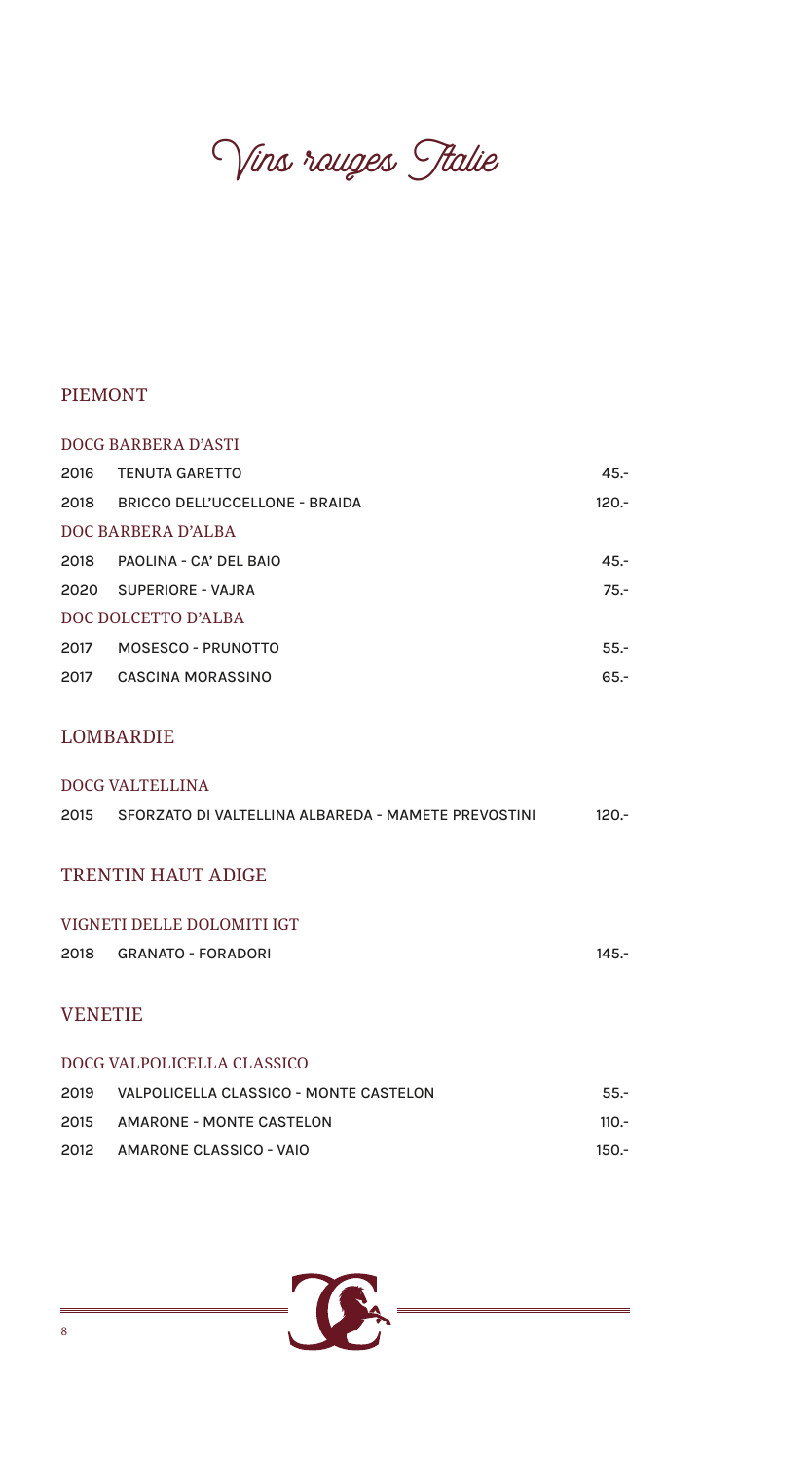Vins rauges Stalie

# TOSCANE

|      | DOCG CHIANTI CLASSICO                                 |          |
|------|-------------------------------------------------------|----------|
| 2016 | IL VOLANO - MOLINO DI GRACE                           | $49. -$  |
| 2014 | IL PALEI - VILLA A SESTA                              | $65 -$   |
| 2012 | SORLEONE - GRAN SELEZIONE - VILLA A SESTA             | $95 -$   |
|      | <b>DOC BOLGHERI</b>                                   |          |
| 2019 | LE SERRE NUOVE DELL'ORNELLAIA - TENUTA DELL'ORNELLAIA | $195 -$  |
| 2014 | CAMPO AL FICO - AZIENDA I LUOGHI                      | $195 -$  |
| 2018 | CA' MARCANDA - CAMARCANDA - ANGELO GAJA               | $270 -$  |
| 2014 | SASSICAIA - TENUTA SAN GUIDO                          | $295 -$  |
| 2017 | SASSICAIA - TENUTA SAN GUIDO                          | $350 -$  |
|      | <b>IGT TOSCANE</b>                                    |          |
| 2016 | LE DIFESE - TENUTA SAN GUIDO                          | $59. -$  |
| 2016 | <b>ANFORTI - PAOLO CONTERNO</b>                       | $65 -$   |
| 2017 | PROMIS CA'MARCANDA - ANGELO GAJA                      | $95 -$   |
| 2015 | SIEPI - CASCINA MAZZEI                                | $175 -$  |
| 2018 | <b>TIGNANELLO - MARCHESI ANTINORI</b>                 | $260 -$  |
| 2012 | <b>SOLAIA - MARCHESI ANTINORI</b>                     | $450 -$  |
| 2016 | <b>SOLAIA - MARCHESI ANTINORI</b>                     | $595 -$  |
| 2014 | <b>MASSETO - TENUTA DELL'ORNELLAIA</b>                | $950 -$  |
|      | <b>IGT TOSCANE MAREMMA</b>                            |          |
| 2016 | <b>BOTROSECCO LE MORTELLE - TOSCANA</b>               | $60 -$   |
|      | DOC ROSSO DI MONTALCINO                               |          |
| 2019 | <b>SAN LORENZO</b>                                    | $65 -$   |
|      | DOCG BRUNELLO DI MONTALCINO                           |          |
| 2014 | <b>LA GERLA</b>                                       | $110.-$  |
| 2015 | <b>CONTI COSTANTI</b>                                 | $150. -$ |
| 2012 | RISERVA - GLI ANGELI - LA GERLA                       | $195 -$  |

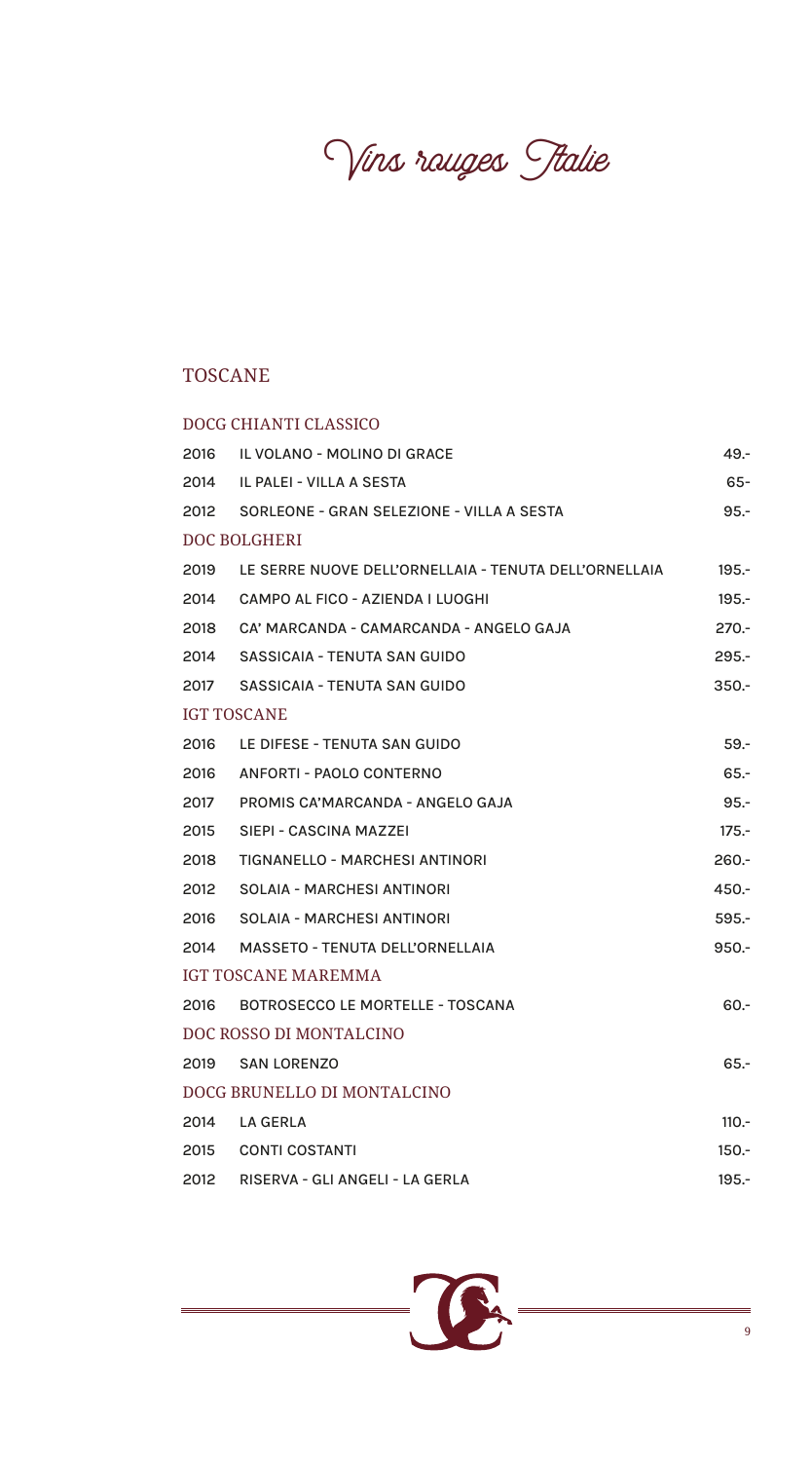Vins rauges Stalie

#### LES ABRUZZES

#### DOCG MONTEPULCIANO D'ABRUZZO

| 2012             | AZIENDA AGRICOLA EMIDIO PEPE                         | $250 -$ |  |
|------------------|------------------------------------------------------|---------|--|
| 2011             | AZIENDA AGRICOLA EMIDIO PEPE                         | $190 -$ |  |
| 2010             | AZIENDA AGRICOLA EMIDIO PEPE                         | $285 -$ |  |
| POUILLES         |                                                      |         |  |
| 2017             | PRIMITIVO DI MANDURIA - LU RAPPAIO - MASCA DEL TACCO | $70 -$  |  |
| <b>SARDAIGNE</b> |                                                      |         |  |
| 2015             | CARIGNANO DEL SULCIS - ROCCA RUBIA RISERVA - SANTADI | $85 -$  |  |
|                  |                                                      |         |  |

## SICILE

#### DOC ETNA ROSSO

| 2015                       | NERO D'AVOLA MORANERA - TERRE DI SANTA MARIA         | $60 -$  |
|----------------------------|------------------------------------------------------|---------|
| 2017                       | FEUDO DI MEZZO - TENUTA DELLE TERE NERE              | $110 -$ |
|                            | PALERMO IGT                                          |         |
|                            | 2018 SYRAH «12 FILARI » - CASE ALTE                  | $75 -$  |
|                            | <b>TERRE SICILIANE IGT</b>                           |         |
| 2019                       | NERO DI LUPO - AZIENDA AGRICOLA COS                  | $60 -$  |
| 2017                       | SICCAGNO - AZIENDA ARIANNA OCCHIPINTI                | $105 -$ |
| DOCG CERASUOLO DI VITTORIA |                                                      |         |
| 2014                       | DELLE FONTANE - AZIENDA AGRICOLA COS                 | $85 -$  |
| 2016                       | CLASSICO - AZIENDA AGRICOLA COS                      | $85 -$  |
| <b>SARDAIGNE</b>           |                                                      |         |
| 2015                       | CARIGNANO DEL SULCIS - ROCCA RUBIA RISERVA - SANTADI | $85 -$  |

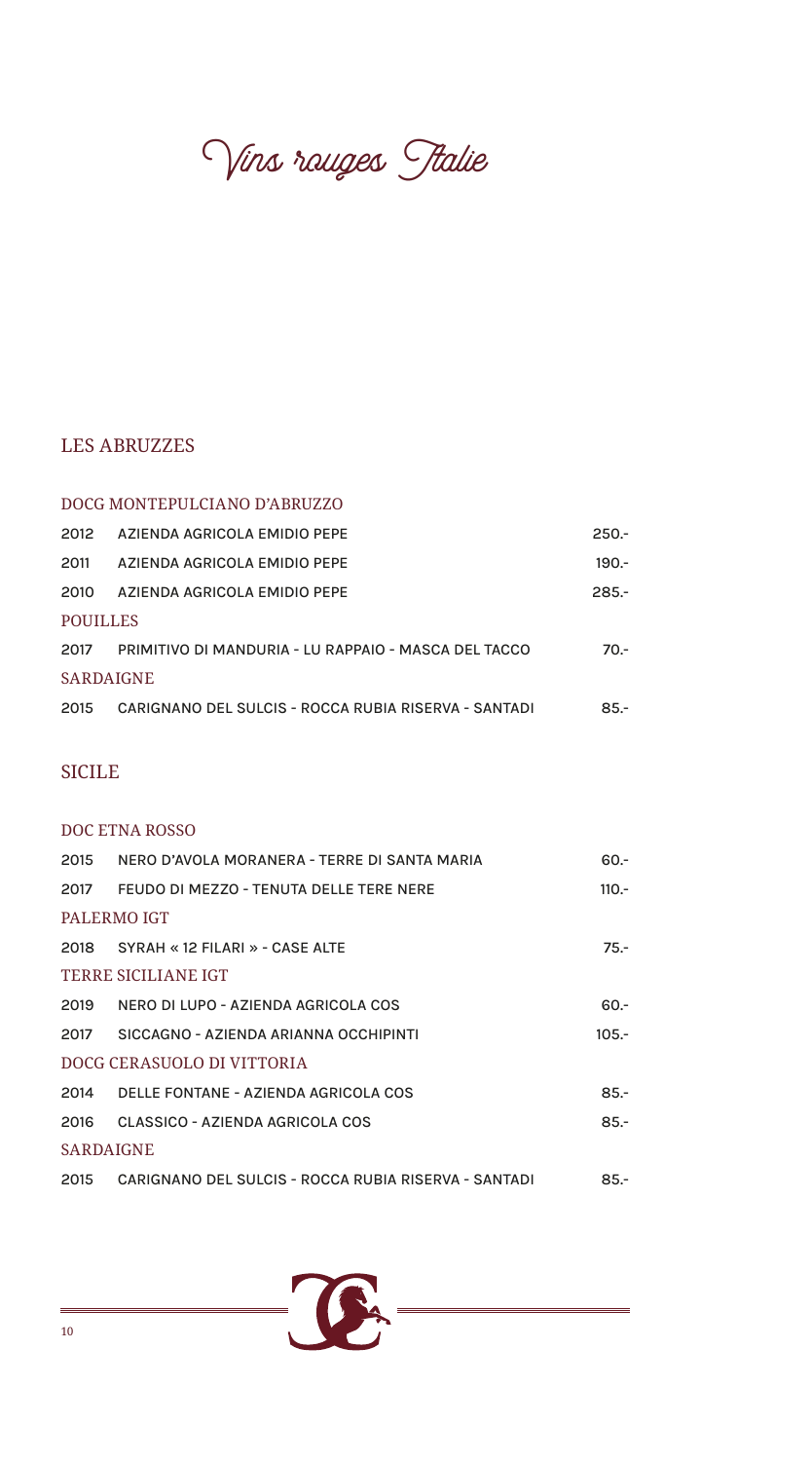Vins blancs France

#### BOURGOGNE

| 2019 | <b>CHABLIS - DOMAINE DE L'ENCLOS</b>                                      | $65 -$  |
|------|---------------------------------------------------------------------------|---------|
| 2019 | BOURGOGNE CÔTE D'OR - FRANÇOIS MIKULSKI                                   | $70 -$  |
| 2018 | VIRÉ-CLÉSSÉ - LES HÉRITIERS DES COMTES LAFON                              | $75. -$ |
| 2017 | SAINT ROMAIN - DOMAINE JEAN-MARC ET HUGUES PAVELOT                        | $80 -$  |
| 2019 | <b>MEURSAULT - HENRI GERMAIN</b>                                          | $130 -$ |
| 2019 | <b>MEURSAULT - LES CRIOTS - DOMAINE BALLOT - MILLOT</b>                   | $150 -$ |
| 2018 | CHASSAGNE-MONTRACHET 1ER CRU MORGEOT TÊTE DE CLOS<br><b>BALLOT MILLOT</b> | $165 -$ |
| 2019 | MEURSAULT 1ER CRU CHARMES - HENRI GERMAIN                                 | $195 -$ |
| 2018 | MEURSAULT 1ER CRU LES PORUZOTS - FRANÇOIS MIKULSKI                        | $220 -$ |
| 2019 | PULIGNY-MONTRACHET 1 <sup>ER</sup> CRU LA TRUFFIÈRE                       |         |
|      | <b>DOMAINE THOMAS MOREY</b>                                               | $280 -$ |
| 2019 | PULIGNY-MONTRACHET - DOMAINE LEFLAIVE                                     | $325 -$ |

#### LOIRE

| 2016 | SANCERRE - DOMAINE DE LA ROSSIGNOLE |  |
|------|-------------------------------------|--|
|      |                                     |  |

# ALSACE

| 2014 | PINOT GRIS « FROHNENBERG » - DOMAINE GRUSS           | -60.   |
|------|------------------------------------------------------|--------|
| 2014 | <b>GEWURZTRAMINER « LES ROCHES » - DOMAINE GRUSS</b> | $55 -$ |

# VALLÉE DU RHÔNE

| 2016 CONDRIEU - LA PETITE CÔTE - DOMAINE YVES CUILLERON | $115 -$ |
|---------------------------------------------------------|---------|
| 2020 CÔTES DU RHÔNE BLANC - DOMAINE JAMET               | -80.    |

#### PROVENCE

| 2020 | <b>BANDOL BLANC - DOMAINE TERREBRUNE</b> |  |
|------|------------------------------------------|--|
|      |                                          |  |

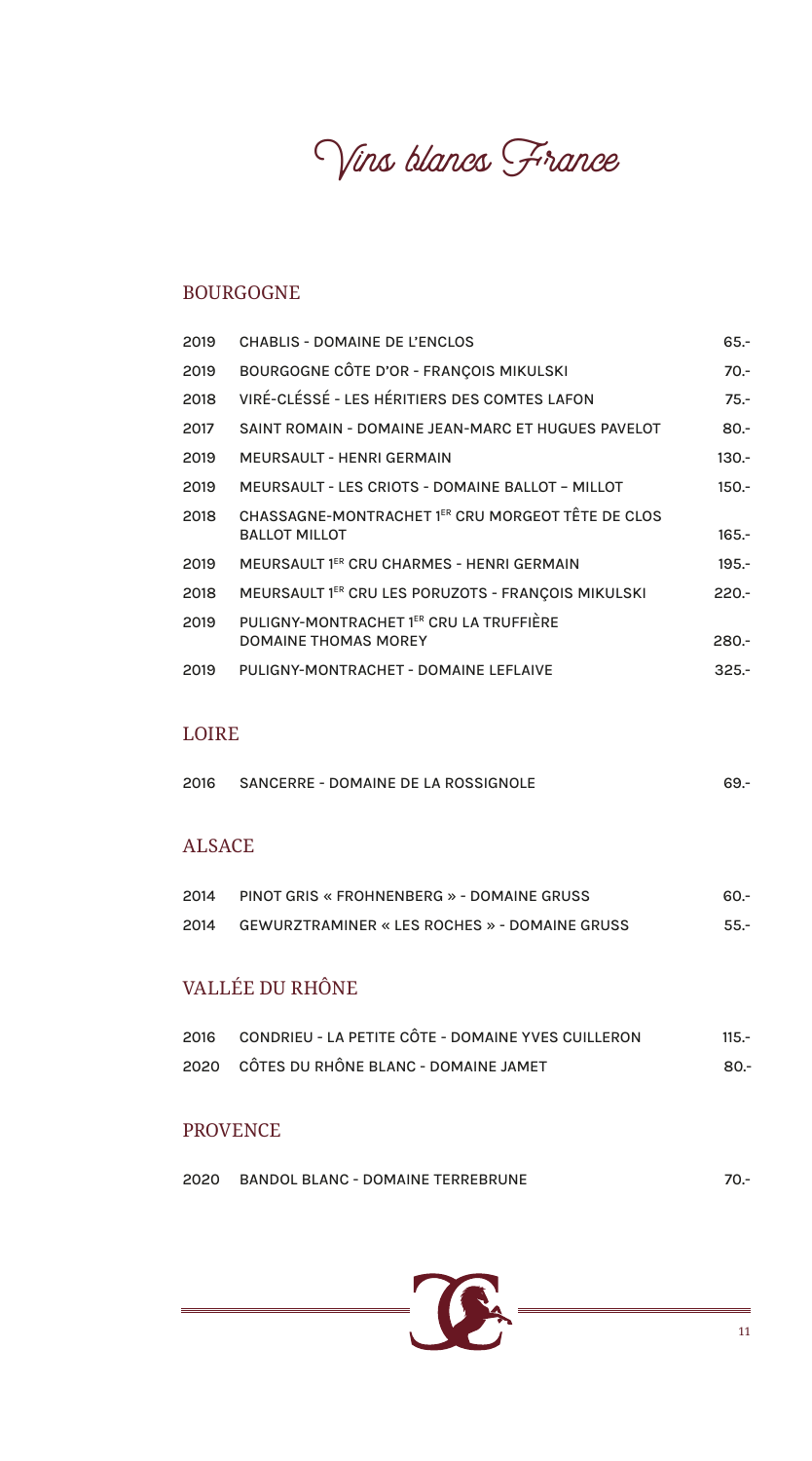Vins rauges France

# BORDEAUX

|                 | SAINT-ESTÈPHE                                                       |         |
|-----------------|---------------------------------------------------------------------|---------|
|                 | 2013 LES PAGODES DE COS SECOND VIN DU CHÂTEAU COS ESTOURNEL 120.-   |         |
|                 | 2002 CHÂTEAU MONTROSE - 2 <sup>èME</sup> GRAND CRU CLASSÉ           | $250 -$ |
| <b>PAUILLAC</b> |                                                                     |         |
|                 | 2017 CHÂTEAU LYNCH BAGES - 5 <sup>ème</sup> GRAND CRU CLASSÉ        | $225 -$ |
|                 | <b>SAINT JULIEN</b>                                                 |         |
|                 | 2014 CHÂTEAU TALBOT - 4ÈME GRAND CRU CLASSÉ                         | $165 -$ |
|                 | 2006 CHÂTEAU LÉOVILLE LAS CASES - 2 <sup>èME</sup> GRAND CRU CLASSÉ | $495 -$ |
| <b>MARGAUX</b>  |                                                                     |         |
|                 | 2010 CHÂTEAU GISCOURS - 3 <sup>èME</sup> GRAND CRU CLASSÉ           | $220 -$ |
|                 | 2005 CHÂTEAU LASCOMBES - 4 <sup>ème</sup> GRAND CRU CLASSÉ          | $250 -$ |
|                 | <b>MOULIS EN MEDOC</b>                                              |         |
|                 | 2011 CHÂTEAU GRANINS GRAND POUJEAUX                                 | $60 -$  |
|                 | 2014 CHÂTEAU CHASSE SPLEEN                                          | $89 -$  |
|                 | PESSAC-LÉOGNAN                                                      |         |
|                 | 2015 LES HALDES DE LUCHEY                                           | $65 -$  |
|                 | 2011 CHÂTEAU SMITH HAUT LAFITTE GRAND CRU CLASSÉ                    | $175 -$ |
|                 | 2004 CHÂTEAU PAPE CLÉMENT GRAND CRU CLASSÉ                          | $220 -$ |
|                 | CÔTES DE CASTILLON                                                  |         |
|                 | 2014 CHÂTEAU ROBIN                                                  | $55 -$  |
| <b>POMEROL</b>  |                                                                     |         |
|                 | 2011 CHÂTEAU LA POINTE                                              | $135 -$ |
| 2013            | <b>CHÂTEAU LA CONSEILLANTE</b>                                      | $245 -$ |
|                 | <b>SAINT EMILION</b>                                                |         |
|                 | 2012 LE DIFFÉRENT DE CHÂTEAU FERRAND                                | $65 -$  |
| 2013            | CHÂTEAU LARMANDE GRAND CRU CLASSÉ                                   | $89 -$  |
| 2015            | <b>CARILLON D'ANGÉLUS</b>                                           | $250 -$ |
| 2005            | CHÂTEAU LA GAFFELIÈRE - GRAND CRU CLASSÉ                            | $325 -$ |

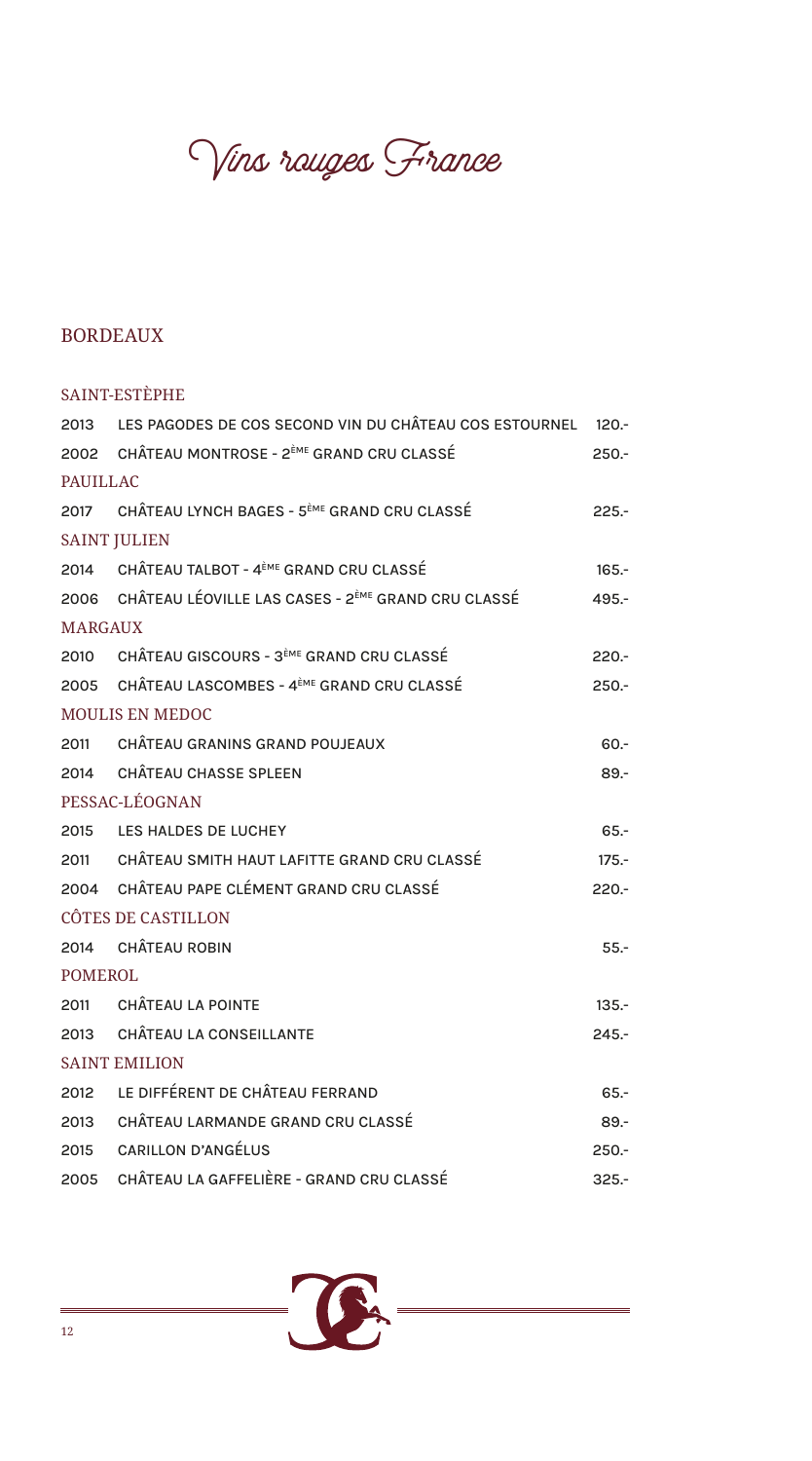

Grands Crus

## PAUILLAC

| 2000 CHÂTEAU LATOUR - 1ER GRAND CRU CLASSÉ            | 1700.-   |
|-------------------------------------------------------|----------|
| 2003 CHÂTEAU LATOUR - 1ER GRAND CRU CLASSÉ            | $1650 -$ |
| 2007 CHÂTEAU MOUTON-ROTHSCHILD - 1ER GRAND CRU CLASSÉ | $950 -$  |
| 2008 CHÂTEAU MOUTON-ROTHSCHILD - 1ER GRAND CRU CLASSÉ | -870.-   |

#### MARGAUX

| 1990 CHÂTEAU MARGAUX - 1ER GRAND CRU CLASSÉ | $1500 -$ |
|---------------------------------------------|----------|
| 2001 CHÂTEAU MARGAUX - 1ER GRAND CRU CLASSÉ | $950 -$  |
| 2004 CHÂTEAU MARGAUX - 1ER GRAND CRU CLASSÉ | $850 -$  |
| 2007 CHÂTEAU MARGAUX - 1ER GRAND CRU CLASSÉ | $840 -$  |
| 2017 CHÂTEAU MARGAUX - 1ER GRAND CRU CLASSÉ | $820 -$  |

#### PESSAC-LEOGNAN

| 2000 CHÂTEAU HAUT BRION - 1ER GRAND CRU CLASSÉ | $1250 -$ |
|------------------------------------------------|----------|
| 2005 CHÂTEAU HAUT BRION - 1ER GRAND CRU CLASSÉ | 1500.-   |

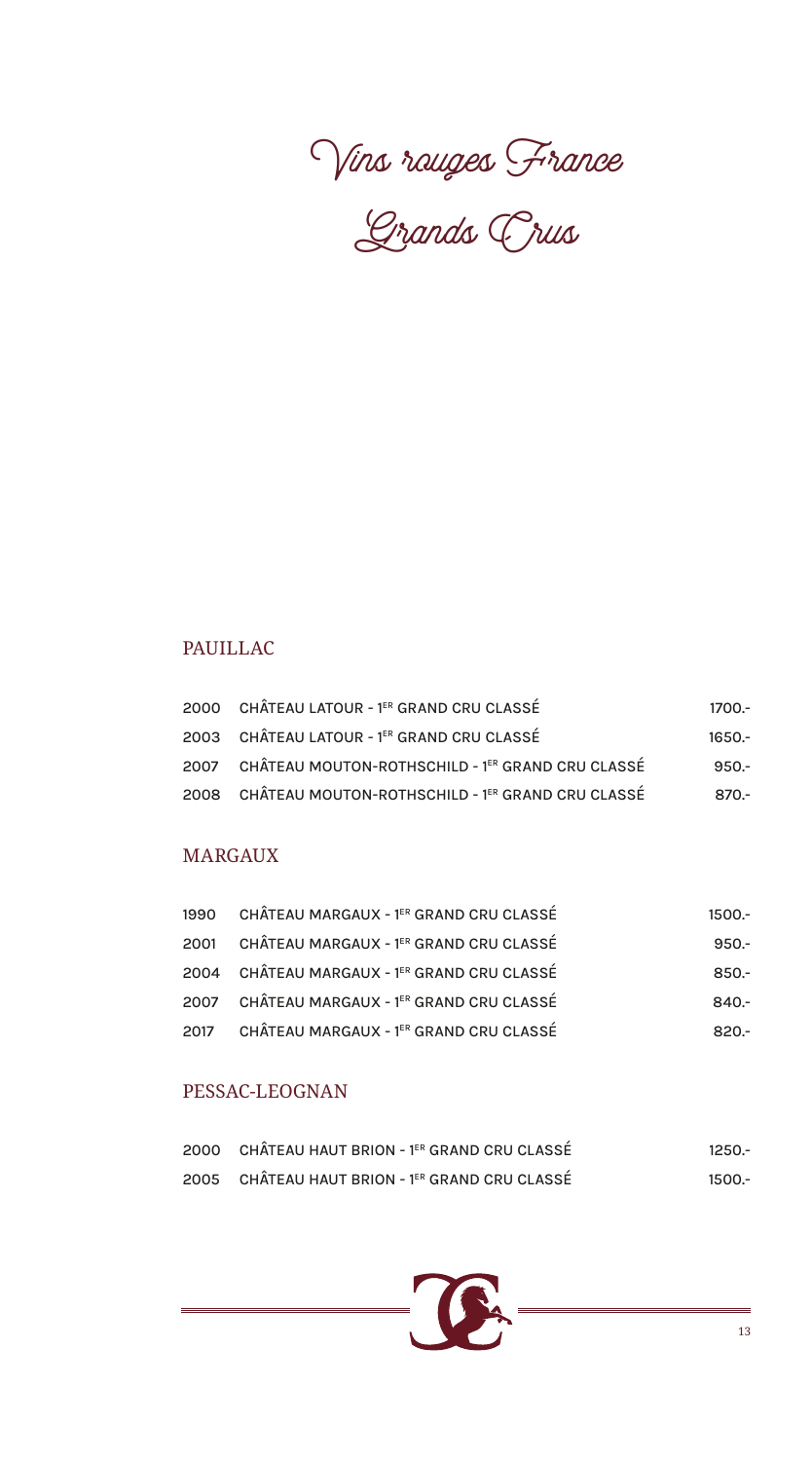Vins rauges France

# BOURGOGNE

| 2017 | <b>BOURGOGNE ROUGE - DOMAINE MONGEARD - MUGNERET</b>                  | -.60    |
|------|-----------------------------------------------------------------------|---------|
| 2018 | <b>MONTHÉLIE - PIERRE MOREY</b>                                       | $75 -$  |
| 2018 | SAVIGNY-LES-BEAUNE 1ER CRU LES MARCONNETS<br>DOMAINE DE LA VOUGERAIE  | $89 -$  |
| 2018 | BEAUNE BRESSANDES 1ER CRU - HENRI GERMAIN                             | $125 -$ |
| 2018 | <b>CHAMBOLLE-MUSIGNY - VIEILLES VIGNES</b><br>DOMAINE MARCHAND-FRÈRES | $125 -$ |
| 2019 | <b>GEVREY-CHAMBERTIN - EN CHAMPS - GEANTET PANSIOT</b>                | $165 -$ |
| 2018 | VOSNE-ROMANÉE - DOMAINE MONGEARD - MUGNERET                           | $180 -$ |
| 2015 | BONNES-MARES GRAND CRU - FRÉDÉRIC MAGNIEN                             | $350 -$ |
| 2016 | <b>GRANDS-ECHÉZEAUX GRAND CRU</b><br>DOMAINE MONGEARD - MUGNERET      | 495.-   |

# VALLÉE DU RHÔNE

|      | 2020 CROZES-HERMITAGE - DOMAINE DU COLOMBIER            | 65.-    |
|------|---------------------------------------------------------|---------|
|      | 2020 CÔTES DU RHÔNE - DOMAINE JAMET                     | $85 -$  |
|      | 2017 CÔTE-RÔTIE - COLLINE DE COUZOU - DOMAINE BONNEFOND | $115 -$ |
| 2014 | CHATEAUNEUF-DU-PAPE - COLOMBIS - ISABEL FERRANDO        | $135 -$ |
|      | 2020 CÔTE-RÔTIE - FRUCTUS VOLUPTAS - DOMAINE JAMET      | $195 -$ |

#### PROVENCE

| 2019 | BANDOL ROUGE - DOMAINE DE TERREBRUNE                         | $75 -$  |
|------|--------------------------------------------------------------|---------|
| 2019 | COTEAUX D'AIX EN PROVENCE - GRAND ROUGE<br>CHÂTEAU REVELETTE | $85 -$  |
| 2019 | IGP ALPILLES - DOMAINE DE TRÉVALLON                          | $175 -$ |

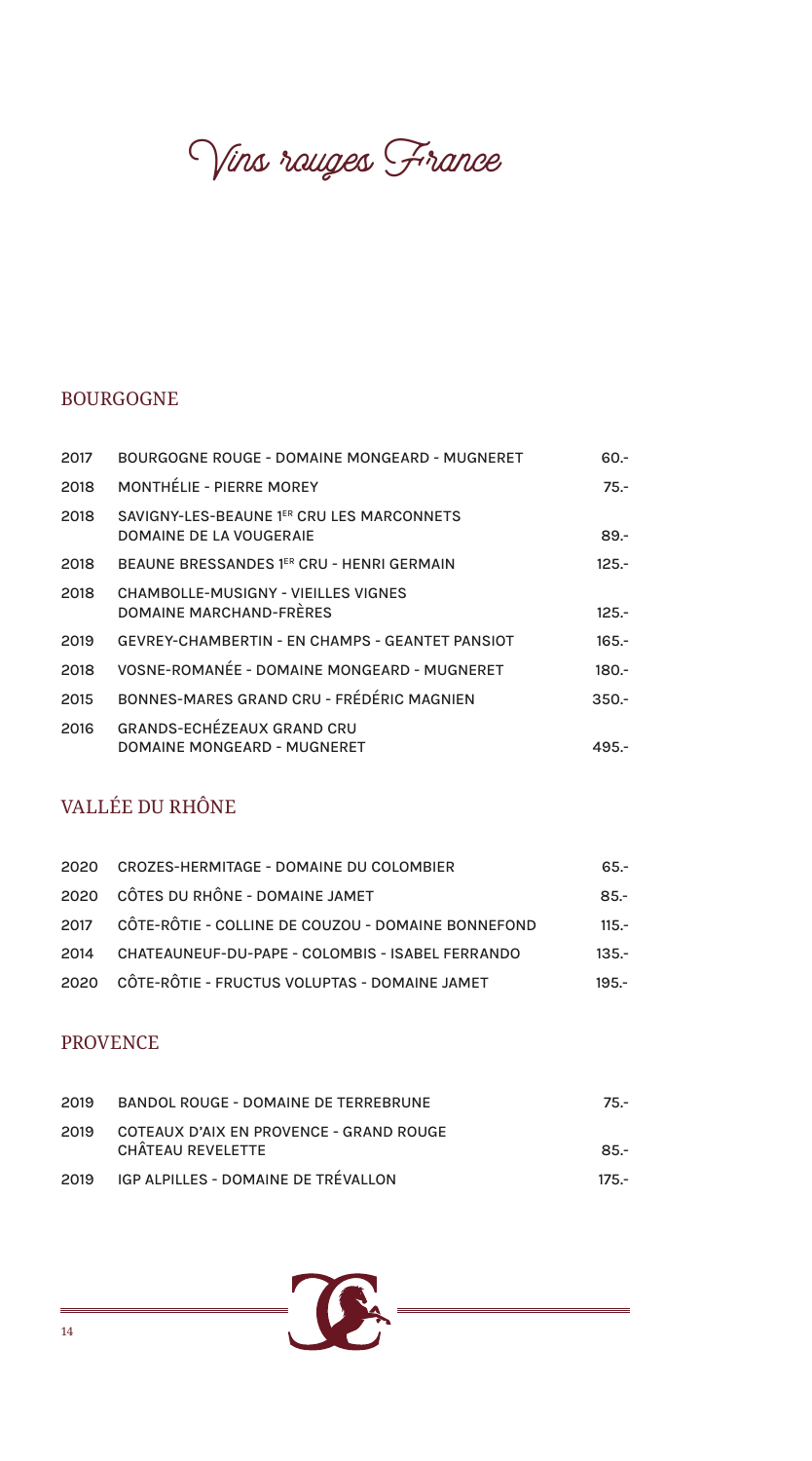Vins rosés

#### ITALIE SICILE

|                        | 2021 ETNA ROSATO - TENUTA DELLE TERE NERE      | $55 -$  |  |
|------------------------|------------------------------------------------|---------|--|
| <b>SUISSE GENÈVE</b>   |                                                |         |  |
|                        | 2019 EMPREINTE ROSÉ - J.M NOVELLE              | $55. -$ |  |
|                        | 2021      ŒIL DE PERDRIX - CHÂTEAU D'AUVERNIER | $60 -$  |  |
| <b>FRANCE PROVENCE</b> |                                                |         |  |
|                        | 2021 MG - MAISON GUTOWSKI                      | $59 -$  |  |
|                        | 2021 CHÂTEAU RIMAURESQ                         | $75. -$ |  |
|                        | 2019 PALETTE - CHÂTEAU SIMONE                  | $120 -$ |  |
|                        | 2017 GARRUS - CHÂTEAU D'ESCLANS                | $250 -$ |  |



#### ITALIE

|      | 2020 BRACHETTO D'ACQUI DOCG - BRAIDA - PIEMONTE - 37.5CL | 65.-    |
|------|----------------------------------------------------------|---------|
| 2021 | MOSCATO D'ASTI - LA MORANDINA - PIEMONTE - 37.5 CL       | $65 -$  |
|      | 2009 MACULAN TORCOLATO - VENETO - 75 CL                  | $110 -$ |
| 2019 | ORNUS DELL'ORNELLAIA - IGT TOSCANA - 37.5 CL             | 150.-   |



### **CHAMPAGNES**

|                    | 2009 DOM PÉRIGNON                                             | $875 -$  |  |  |
|--------------------|---------------------------------------------------------------|----------|--|--|
| <b>VINS BLANCS</b> |                                                               |          |  |  |
|                    | 2015 CHARDONNAY - STÉPHANE GROS - DARDAGNY                    | $170 -$  |  |  |
| <b>VINS ROUGES</b> |                                                               |          |  |  |
|                    | 2009 LA SIRÈNE DE GISCOURS - SECOND VIN - BORDEAUX            | $225 -$  |  |  |
|                    | 2009 PETIT LION DE LÉOVILLE LAS CASES - SECOND VIN - BORDEAUX | $450 -$  |  |  |
| 1999               | CHÂTEAU MOUTON - ROTHSCHILD - 1ER GRAND CRU CLASSÉ            | $1850 -$ |  |  |
| 1998               | CHÂTEAU MARGAUX - 1ER GRAND CRU CLASSÉ                        | 1950 .-  |  |  |
| 2018               | TIGNANELLO - MARCHESI ANTINORI - TOSCANE                      | $550 -$  |  |  |
| 2018               | CA'MARCANDA - CAMARCANDA - ANGELO GAJA - TOSCANE              | $625 -$  |  |  |
| 2011               | LODOVICO - TENUTA DEL BISERNO - TOSCANE                       | $875 -$  |  |  |
| 2008               | LODOVICO - TENUTA DEL BISERNO - TOSCANE                       | $950 -$  |  |  |